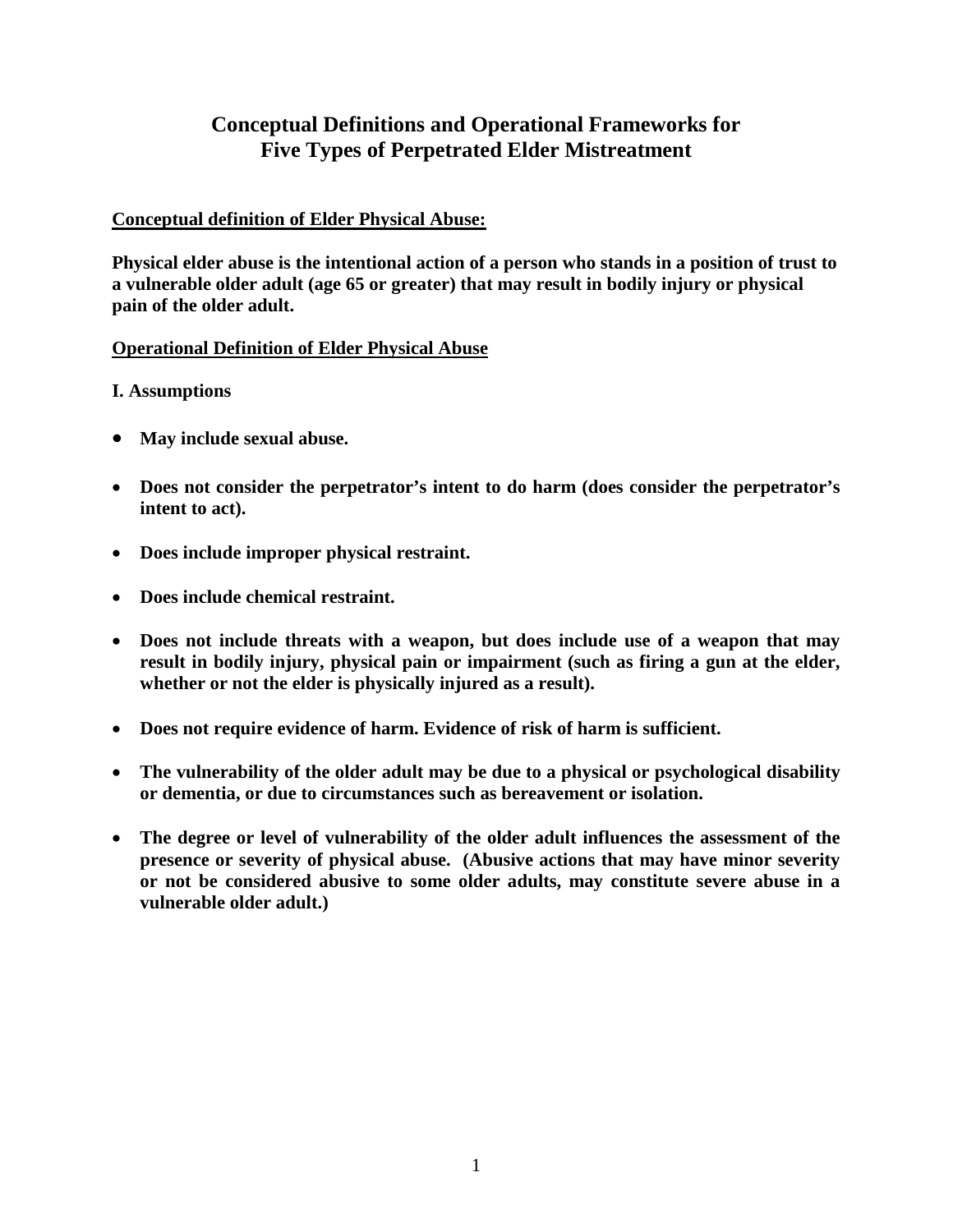# **Operational Definition of Elder Physical Abuse (cont.)**

# **II. Actions**

- **Having been hit, slapped, or kicked**
- **Having been tied down**
- **Having been beaten to cause internal injury**
- **Having been stabbed**
- **Infliction of pain, hair-pulling, arm-twisting**
- **Shook**
- **Used a knife or gun on**
- **Choked**
- **Slammed against a wall**
- **Beat up**
- **Burned or scalded on purpose**
- **Punched or hit with something that could hurt**
- **Threw something that could hurt**
- **Hit with something like a belt, hairbrush, stick or some other hard object**
- **Pinched or scratched**
- **Knocked down**
- **Bit**

# **III. Injuries**

- **Sprain, bruise or small cut because of a fight or struggle**
- **Passed out from being hit on the head in a fight**
- **Went to the doctor because of a fight or struggle**
- **Needed to see a doctor because of a fight or struggle**
- **Had a broken bone because of a fight or struggle**
- **Felt physical pain that still hurt the next day because of a fight or struggle**
- **Felt weak, groggy or sleepy because I was given more medicine than I was supposed to have or was given illegal drugs \*by someone caring for me.\***
- **Had rope burns or other wounds from being tied up**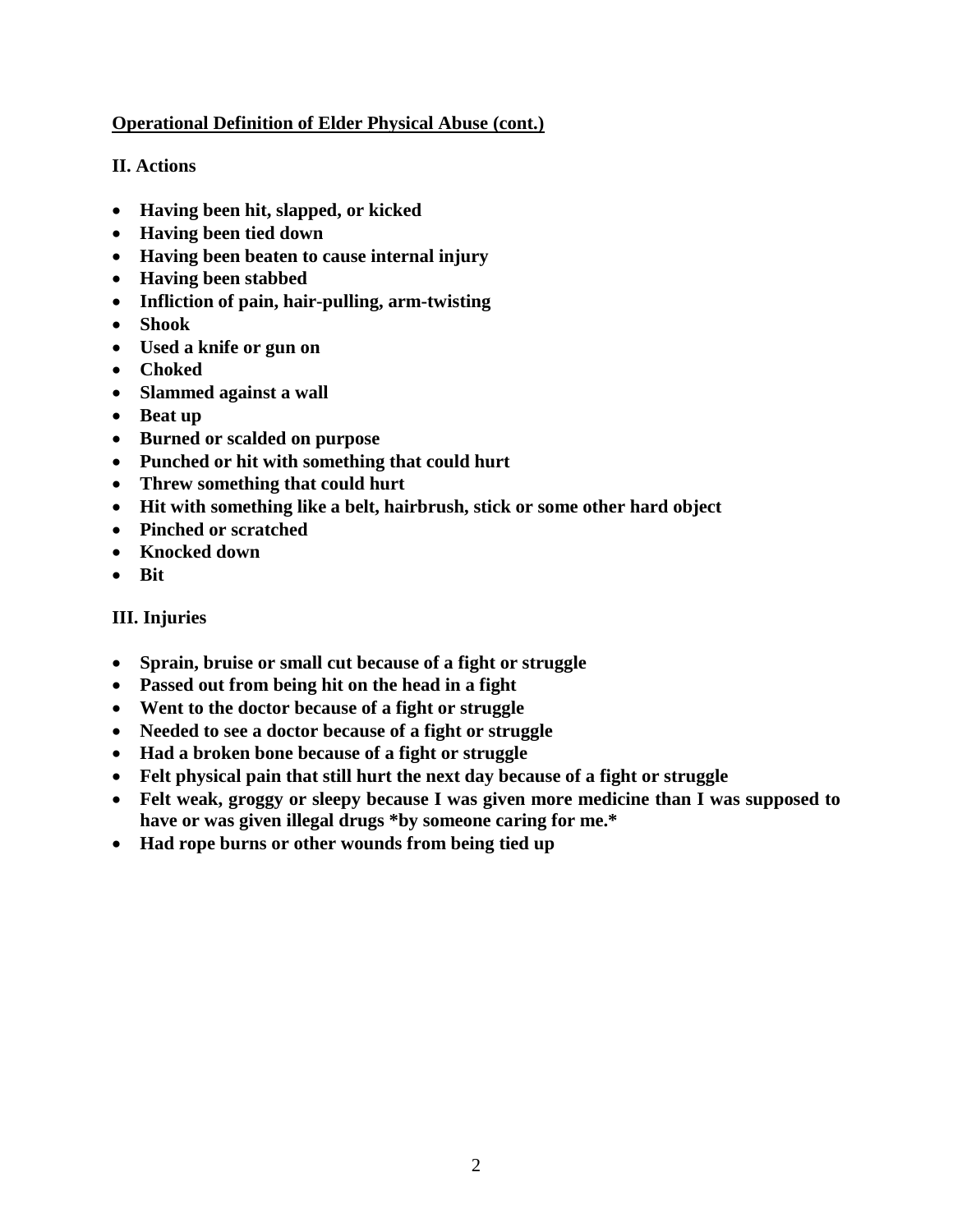#### **Conceptual definition of Elder Psychological Abuse:**

**Elder psychological abuse is the verbal or non-verbal act or acts of a person who stands in a position of trust to a vulnerable older adult (age 65 or greater) that result in mental pain, anguish, or distress in the older adult.**

#### **Operational Definition of Elder Psychological Abuse**

#### **I. Assumptions**

- **Does not consider the perpetrator's intent to do harm (does consider the perpetrator's intent to act)**
- **Does not require evidence of harm. Evidence of risk of harm is sufficient.**
- **The vulnerability of the older adult may be due to a physical or psychological disability or dementia, or due to circumstances such as bereavement or isolation.**
- **The degree or level of vulnerability of the older adult influences the assessment of the presence or severity of psychological abuse.**
- **Psychological abuse is often chronic in nature. The number of times that constitutes psychological abuse depends on the severity of the abusive action.**
- **Social isolation (as opposed to physical restraint, though they may co-occur) is itself a form of psychological abuse, unless it is performed in response to a reasonably perceived threat of danger to property or physical safety**
- **Includes deceptive verbal or non-verbal acts such as lying to the older adult or hiding the older adult's belongings to induce anxiety, etc.**
- **Includes statements that humiliate or infantilize the older adult.**
- **Includes coercing the older adult into doing something that causes emotional pain or injury.**
- **Psychological abuse frequently co-occurs with other types of abuse by others. In addition, other types of abuse frequently cause mental suffering. The operationalization of psychological abuse for this project refers to verbal or non-verbal actions other than those that constitute physical or sexual abuse, financial exploitation and neglect by others that cause mental suffering.**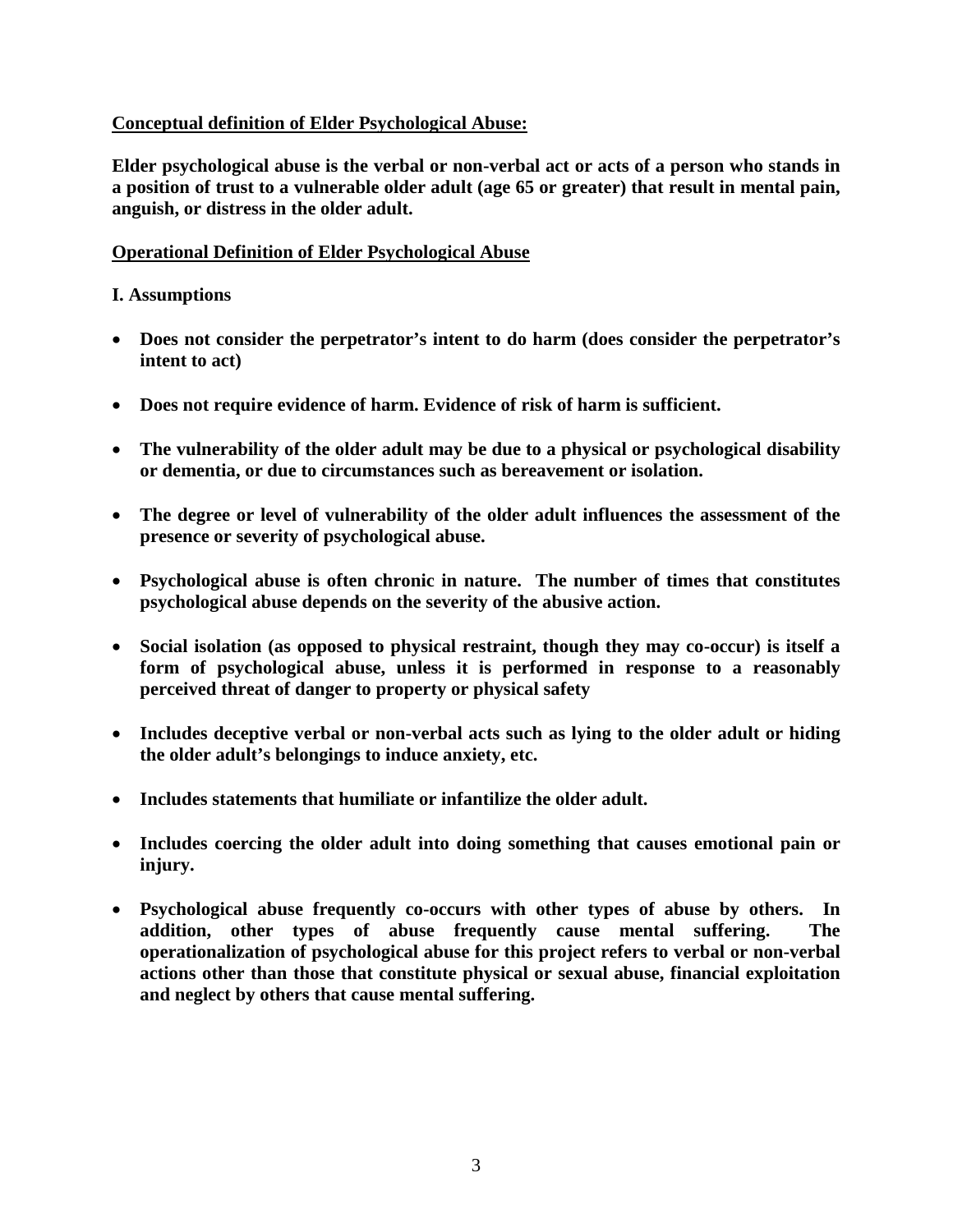# **Operational Definition of Elder Psychological Abuse (cont.)**

# **II. Actions**

- **Threatened me with punishment, deprivation, or institutionalization**
- **Called me names.**
- **Stalked or followed me around**
- **Threatened with physical injury**
- **Threatened with sexual advances**
- **Threatened with a knife or other harmful tool**
- **Social isolation from friends, family, or significant others**
- **Threatened they are lucky to have them, threaten to leave**
- **Told mental capacity is poor and needs a guardian**
- **Actions are controlled by another, (not allowed to make own decisions)**
- **Made to feel worthless**
- **Threatened to not allow visits with family or friends**
- **Threatened with guardianship or conservatorship**
- **Threatened with abandonment**
- **Threatened to harm family or friends**
- **Threatened to hit or throw something at**
- **Did something to spite**
- **Destroyed something belonging to**
- **Shouted or yelled at**
- **Stomped out of the room or house or yard during a disagreement**
- **Insulted or swore at**
- **Called fat or ugly**
- **Withheld affection**
- **Told one is old and should die**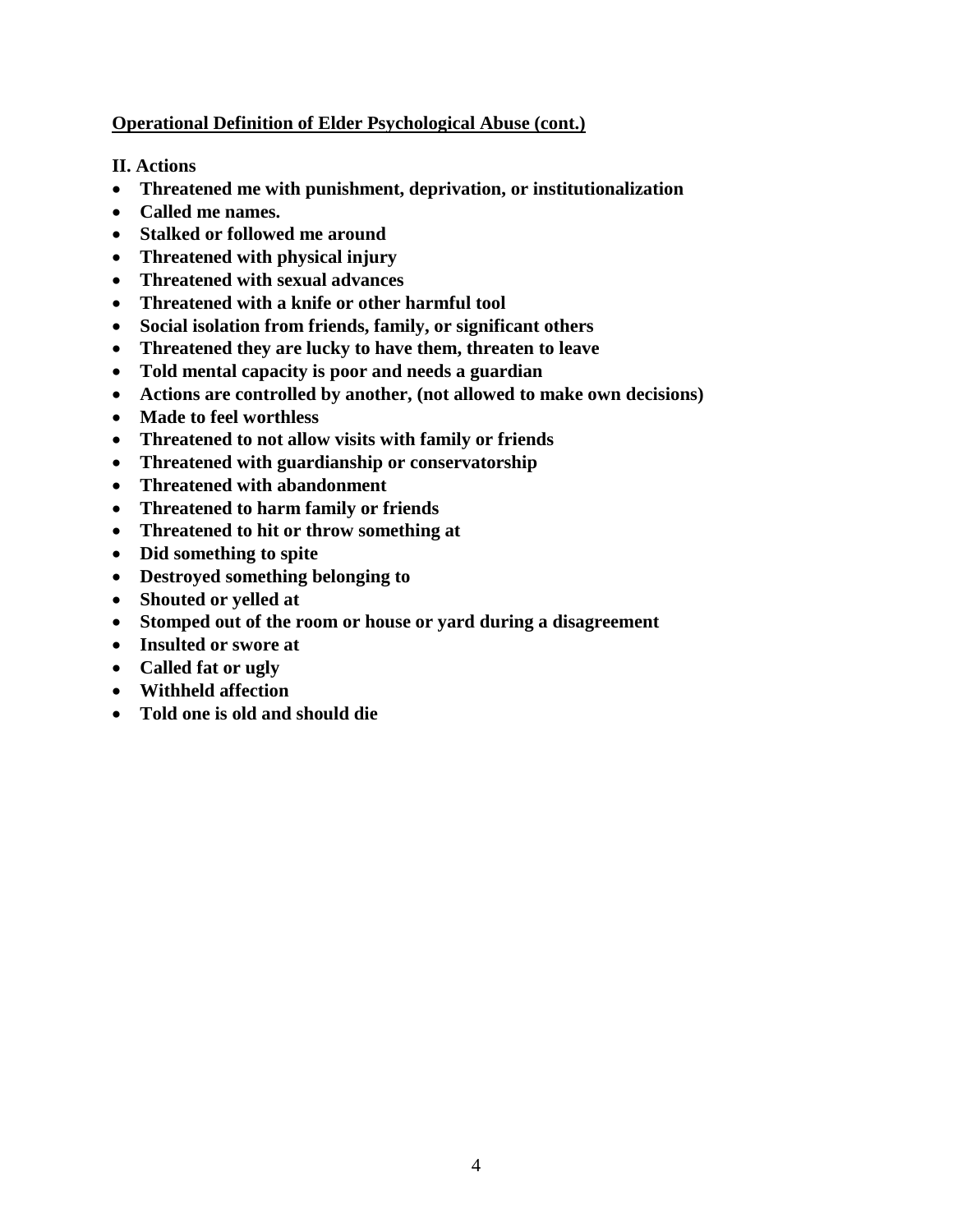#### **Conceptual definition of Elder Financial Abuse:**

**Financial elder abuse or exploitation is the improper taking, misuse, or concealment of a vulnerable older adult's (aged 65 or greater) resources, property or assets. The abuser is a person who stands in a position of trust with the older adult, acting for his or her own profit or benefit of a third party, by means of coercion, enticement, intimidation, deception or other forms of undue influence.**

#### **Operational Definition of Elder Financial Abuse**

#### **I. Assumptions**

- **Does not consider the perpetrator's intent to do harm (does consider the perpetrator's intent to act).**
- **Does not require evidence of harm. Evidence of risk of harm is sufficient.**
- **The vulnerability of the older adult may be due to a physical or psychological disability or dementia, or due to circumstances such as bereavement or isolation.**
- **The degree or level of vulnerability of the older adult influences the assessment of the presence or severity of financial abuse.**

*The following eight assumptions make up the operational framework for abuse documented in (Kemp & Mosqueda, 2005).* 

- **An older adult who possesses assets is vulnerable to financial abuse and undue influence from others because of any of a variety of medical, pharmacological, psychological, or social problems.**
- **Another person, one who the older person typically trusts, takes advantage of that vulnerability through any of a variety of deceptive actions. These actions constitute the undue influence or the exploitation. The perpetrator may have a long-term relationship with the older person, or it may be a new relationship. The trust may have been established through a personal relationship, by a supposed professional position, or because the older person lacked alternatives. The undue influence may be manifested by deceit, creating dependency, intimidation, becoming overly involved in the older person's life or in other ways that take advantage of any vulnerability.**
- **Assets, either currently negotiable (e.g., cash) or of future value (e.g., trusts) are transferred from the older person to the perpetrator. The transfers are made during the period of vulnerability.**
- **The older person or the transactions are kept isolated, controlled, or secret.**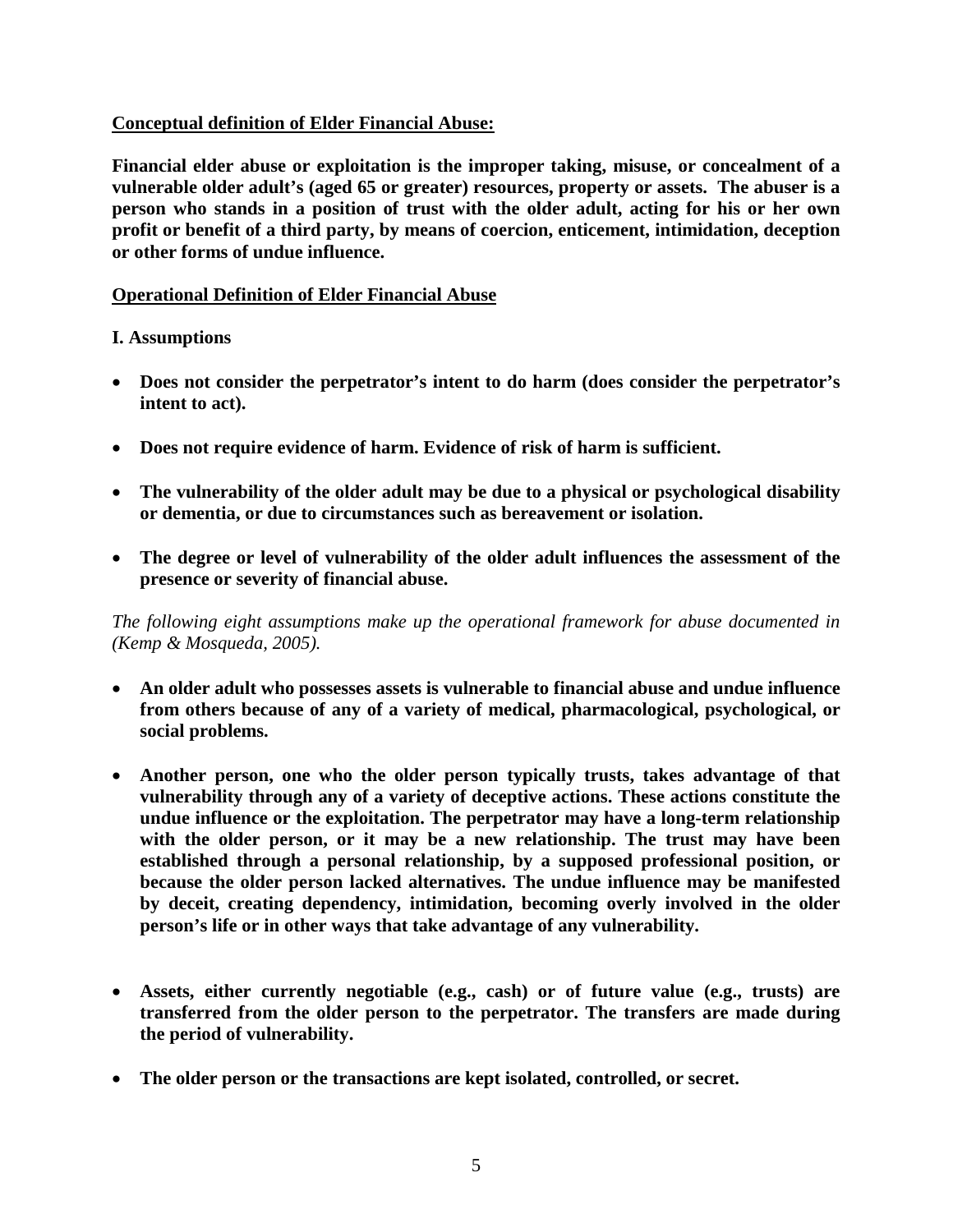## **Operational Definition of Elder Financial Abuse(cont.)**

- **A qualified expert did not conduct an appropriate assessment of the older person's capacities and vulnerabilities before the transfer of assets to determine whether it was in the best interest of the older person and whether the older person was acting with sufficient mental capacity, self-determination, and in the absence of undue influence.**
- **If assets are transferred, the benefits to the older person are not proportional to the value of the assets transferred to the perpetrator, or the transfer is not consistent with the older person's prior beliefs, wishes, or behavior.**
- **Common business or personal ethics are not followed. No agreements are made in writing, there is not full disclosure of the nature of the transaction, there is no right to change one's mind, there is no verification that the older person fully understood the arrangement, or there are conflicts of interest.**
- **The alleged perpetrator does not give consideration to the effect of the transaction on others, including the victim, other family members, beneficiaries, or the public welfare system.**

# **II. Actions**

- **Made home repairs at high prices and did not complete the work**
- **Made automobile repairs at high prices and did not complete the work**
- **Took out a loan with high interest rates and/or hidden fees**
- **Paid for fake life/health insurance policy**
- **Paid for fake funeral expenses**
- **Purchased travel packages promoted as low cost that were very costly**
- **Gave money to a telemarketer and received nothing in return**
- **Gave money requested by mail/e-mail and received nothing in return**
- **Let a person cash a social security or pension check and received none of the**  o **Money**
- **Let a person sell personal items and received none of the money**
- **Gave another person access to bank account against the elder's will**
- **Transferred the title of property to another person** *MODIFICATION: Add "if done through undue influence"*
- **Another person has used a credit/debit card without permission**
- **Another person used force to make them power of attorney**
- **Took money without permission**
- **Forced to make purchases against older person's will**
- **Changed will against wishes**
- **Uses older person's home to sell illegal drugs**
- **Denial of the right of access to, or control over, personal funds.**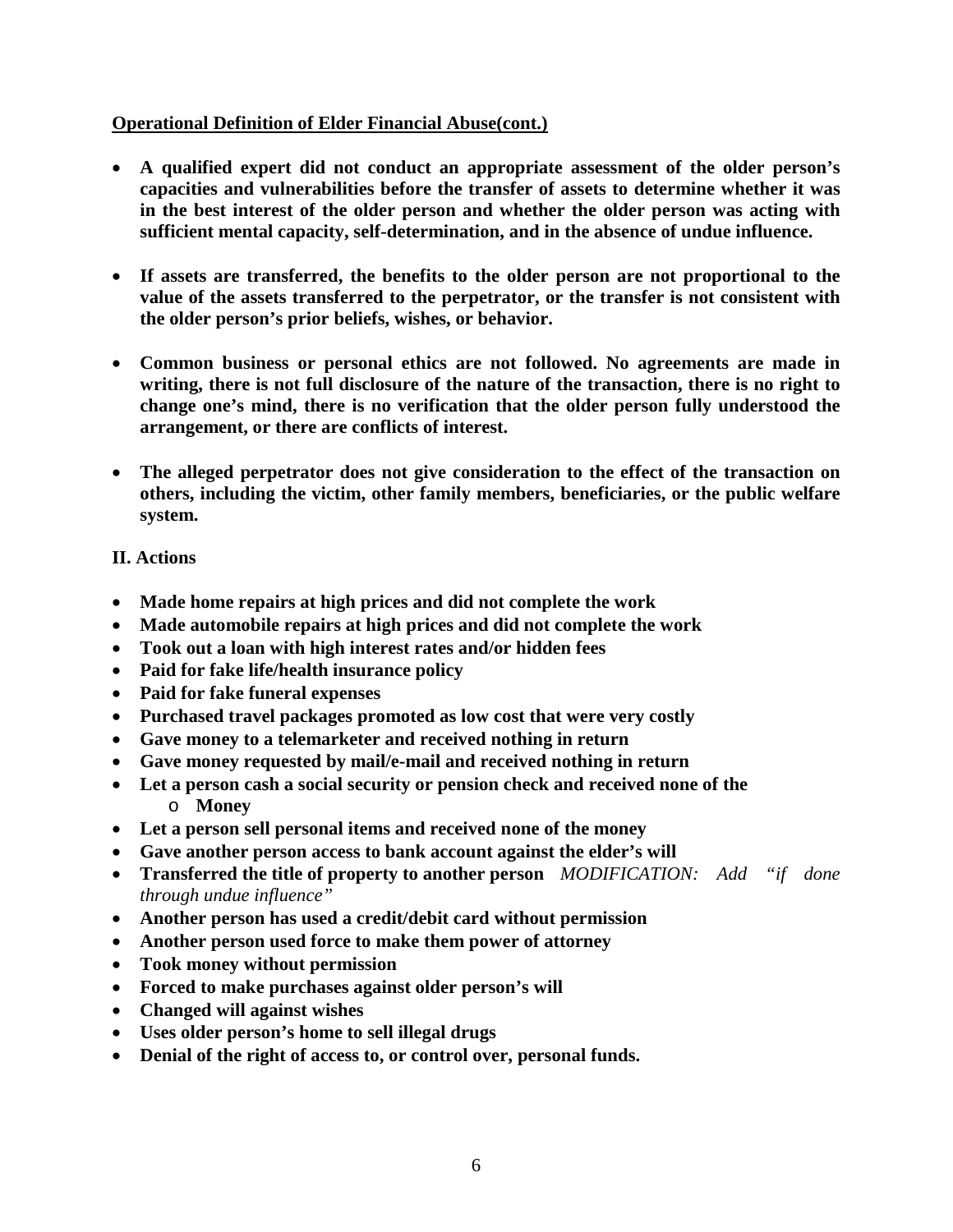# **Operational Definition of Elder Financial Abuse(cont.)**

- **Cashing checks without authorization or permission**
- **Forging an older person's signature**
- **Misusing or stealing an older person's possessions**
- **Coercing or deceiving an older person into signing a document (e.g., contracts or a will)**
- **Improper use of conservatorship, guardianship, or power of attorney for financial gain**
- **Misuse of a joint checking accounts**
- **Theft of social security or pension checks**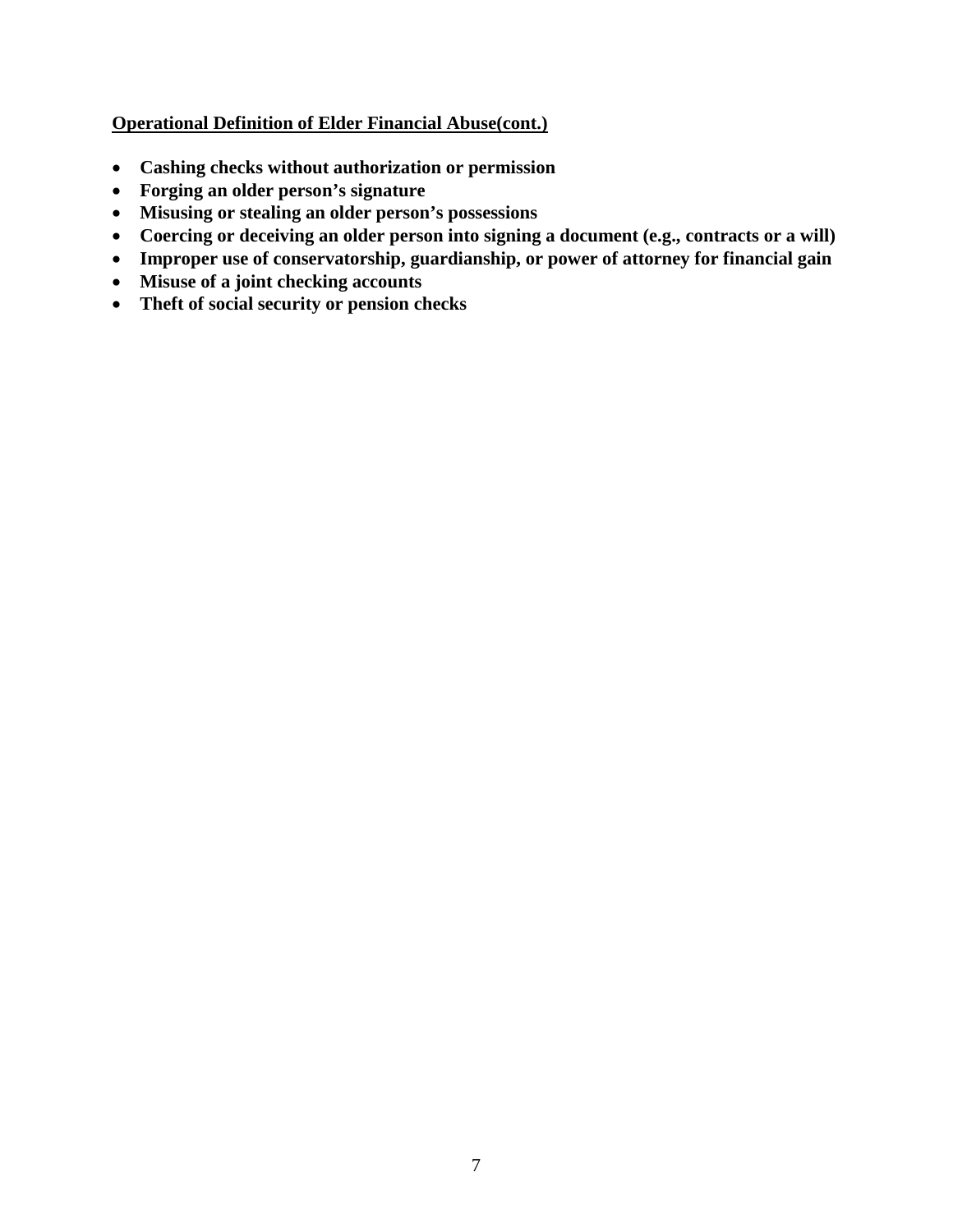#### **Conceptual definition of Elder Sexual Abuse:**

**Elder sexual abuse is non-consensual sexual contact or exposure with a vulnerable older adult (age 65 or greater) by a person who stands in a position of trust. It includes sexual contact with an older adult incapable of giving informed consent.**

#### **Operational Definition of Elder Sexual Abuse**

- **I. Assumptions**
- **Does not consider the perpetrator's intent to do harm (does consider the perpetrator's intent to act).**
- **Does not require evidence of harm. Evidence of risk of harm is sufficient.**
- **The vulnerability of the older adult may be due to a physical or psychological disability or dementia, or due to circumstances such as bereavement or isolation.**
- **The degree or level of vulnerability of the older adult influences the assessment of the presence of sexual abuse.**
- **The sexual contact may be forced, tricked, coerced, or manipulated.**
- **If the older adult, an alleged victim of sexual abuse, lacks capacity to consent to a sexual relationship, the assessment of whether sexual abuse occurred may depend on the nature of the relationship with the alleged perpetrator that existed prior to the onset of dementia.**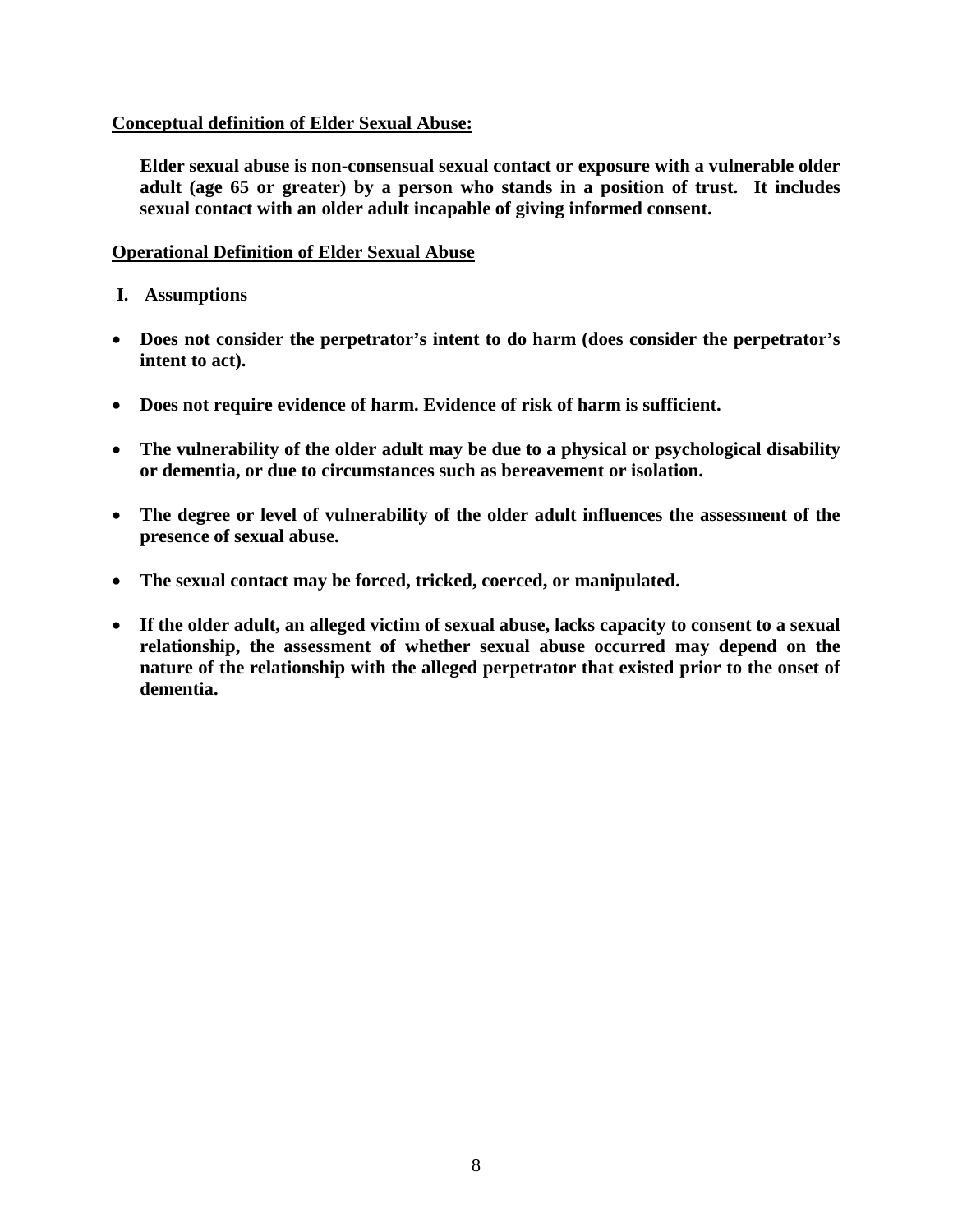# **Operational Definition of Elder Sexual Abuse (cont.)**

**II. Actions**

- **Used force (like hitting, holding down, or using a weapon) to make me have oral or anal sex.**
- **Used force to make me have sex.**
- **Insisted that I have sex when I didn't want to (but did not use physical force).**
- **Used threats to make me have oral or anal sex.**
- **Insisted I have oral or anal sex (but did not use physical force).**
- **Used threats to make me have sex.** (CTS2 Sexual Coercion Scale)
- **Having been touched in a sexual way without permission**
- **Having been forced to touch another adult in a sexual way**
- **Forced to participate in pornographic/sexually explicit filming**
- **Forced to view pornographic/sexually explicit material**
- **Forced to view sexual activity**
- **Exposure to sexual organs**
- **Rubbing sexual organs against the person**
- **Been forced to have sex by another person?**
- **Perpetrator masturbated self**
- **Sexual talk**
- **Penetration by a foreign object**
- **Coerced nudity**

## **III. Injuries**

- **Incurred injuries (bruising, inflammation, tenderness, abrasions, or trauma) to the area around the genital organs**
- **Contracted a sexually transmitted disease**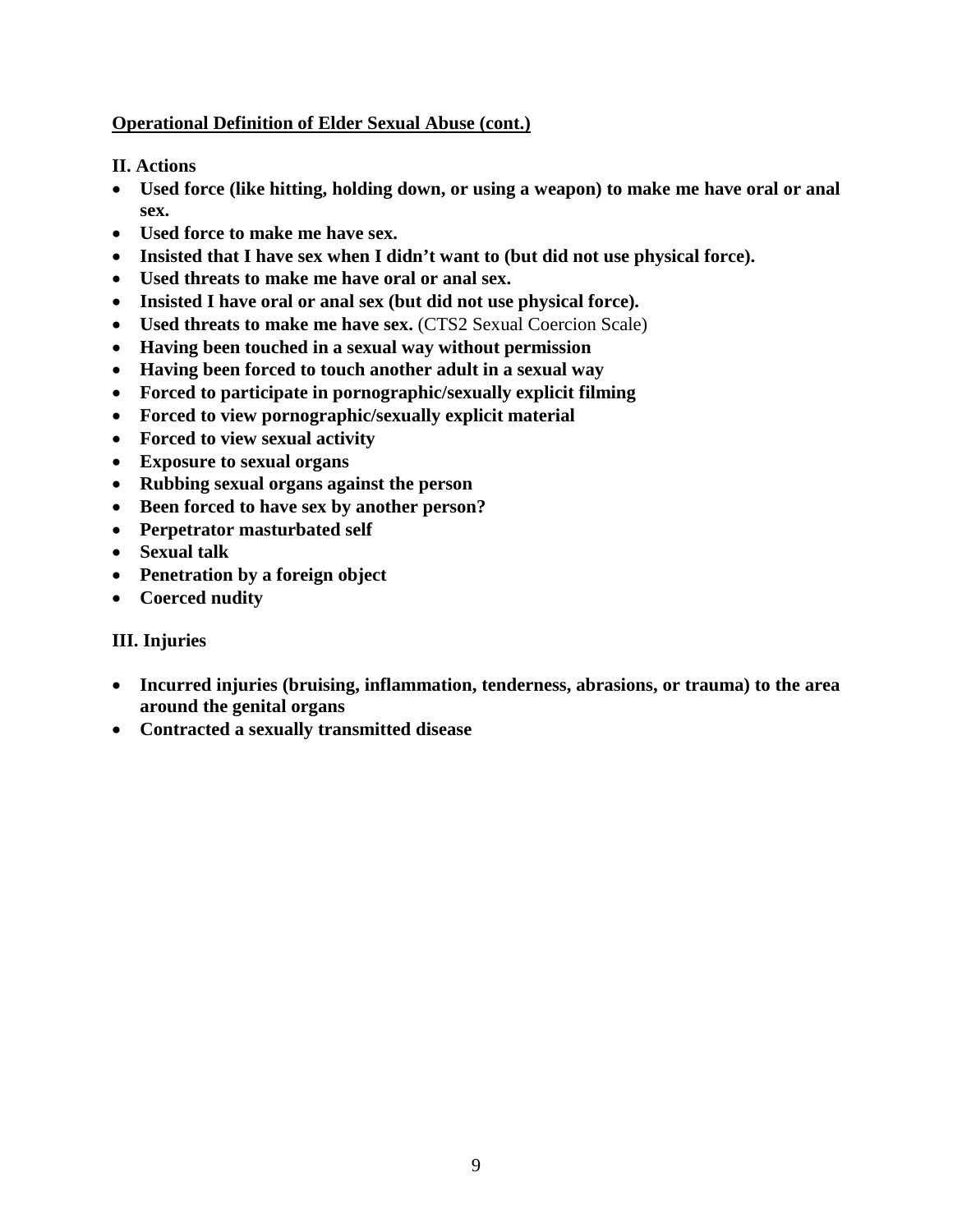# **Conceptual definition of Elder Neglect by others**:

**Neglect (by others) is the failure to exercise that degree of care that a reasonable person in a like position would exercise by anyone having care or custody of a vulnerable older adult (age 65 or greater). Neglect may include (but is not limited to):**

- **failure to assist in personal hygiene, or in the provision of food, water, clothing, shelter, medicine, personal safety and other essentials;**
- **failure to provide services necessary to maintain physical and mental health;**
- **failure to protect from abuse or exploitation;**
- **a lack of attention to the older person's physical surroundings, resulting in unhealthy and unsafe conditions.**

## **Operational Definition of Elder Neglect by others**

## **I. Assumptions**

- **Neglect also includes abandonment (Abandonment is the desertion or willful forsaking of an older adult under circumstances in which a reasonable person would continue to provide care and custody).**
- **Neglect may be intentional, as when a caregiver deliberately fails to fulfill caretaking responsibilities in order to harm or punish the elderly person (for example, willfully withholding food or medication), or it may be unintentional, stemming either from ignorance or from a genuine inability to provide care.**
- **A caregiver may be a family member, a friend or an employee of the elder or of a nursing or other type of facility or an employee of any agency responsible for providing care.**
- **The responsibility for the care of an older adult shifts from self to another person when the older adult lacks capacity for self-care and another person or persons responsible for providing care can be identified.**
- **Social isolation (as opposed to physical restraint, though they may co-occur) is itself a form of psychological abuse, unless it is performed in response to a reasonably perceived threat of danger to property or physical safety.[1](#page-9-0) (Social isolation is not categorized as neglect for purposes of this study.)**
- **Although restraints (physical or chemical) may be perceived as rendering persons "easier" to care for, they are categorized as a form of physical abuse, not neglect, for the purposes of this study.**

<span id="page-9-0"></span> $1$  This statement achieved consensus as an assumption about psychological elder abuse.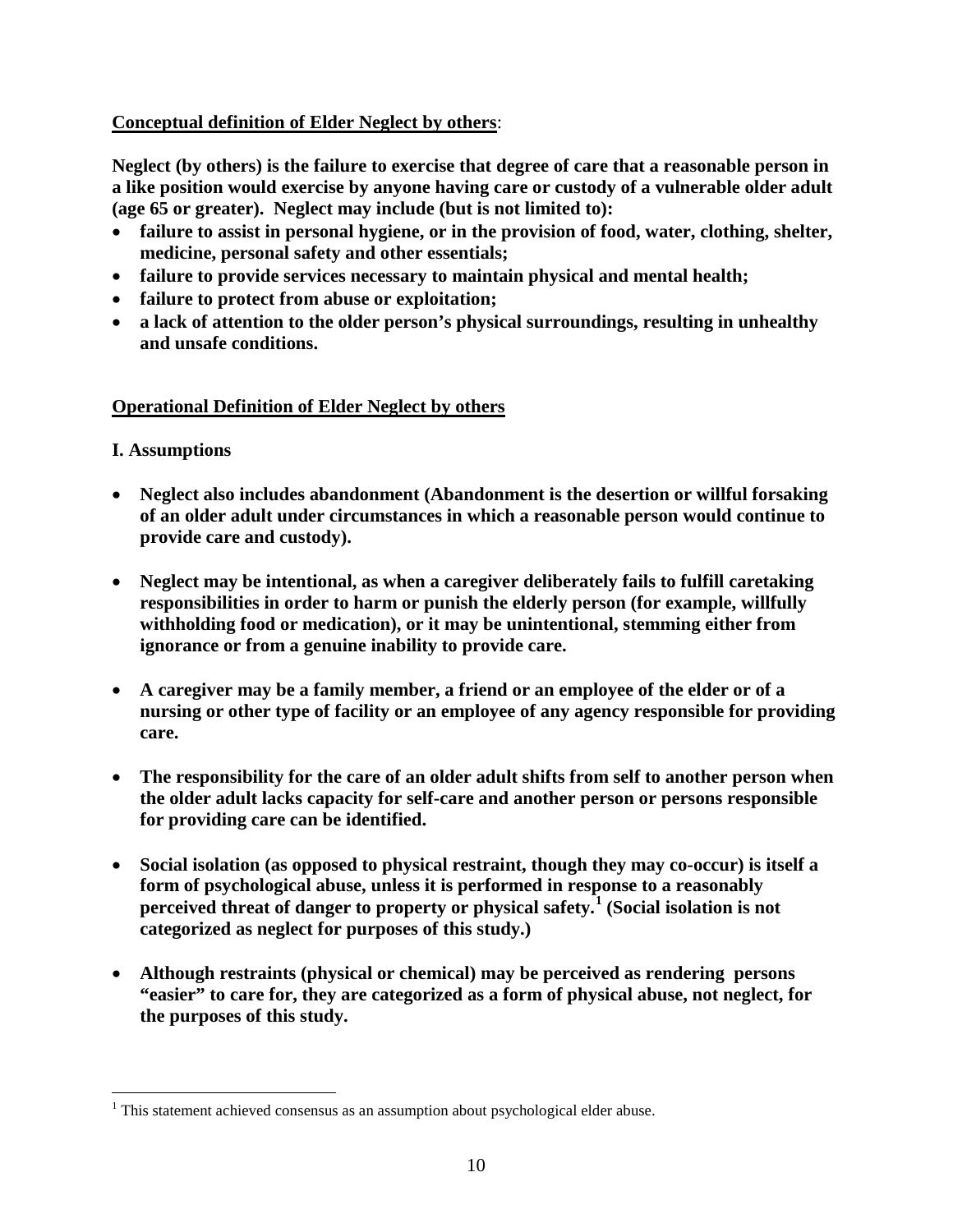## **Operational Definition of Elder Neglect by others (cont.)**

- **Misuse of medication, other than for the purposes of restraint, for example, giving a patient too much or too little of an indicated drug, withholding a necessary medication altogether, or administering unnecessary or inappropriate medication, may constitute neglect or physical abuse. Factors that affect which type of mistreatment occurred (physical abuse or neglect) include intention of the caregiver, whether the medication was withheld or administered, whether administration was forcible and the potential severity of the outcome.**
- **Some types of apparent neglect, such as poor personal care can be a matter of lifestyle or choice. Thus, a neglect finding requires investigation of previous habits and any recent decline as well as screening for cognitive impairment or mental illness.**

#### **II.Omissions**

**The following assumption applies when considering each omission below: there is an identifiable caregiver, who controls the means of addressing the omission.**

- **Lacks eyeglasses that are needed**
- **Lacks hearing aids that are needed**
- **Lacks false teeth that are needed**
- **Left alone for long periods of time that are unsafe**
- **Home is unsafe/hazardous**
- **Lacks assistance for care when needed**
- **Lacks adequate personal care**
- **Not treated for physical health problems**
- **Lacks adequate shelter**
- **Lacks adequate clothing**
- **Lacks adequate nutrition / fails to provide meals**
- **Lacks adequate hydration**
- **Lacks adequate medical care**
- **Lacks adequate medications**
- **Contractures are present due to inadequate care**
- **Deep pressure sores are present due to inadequate care**
- **Having untreated deep pressure sores or open wounds on your body**
- **Lack of utilities in the home**
- **Home infested with animals/insects**
- **Loss of weight with no physical illness**
- **Lacks adequate personal hygiene**
- **Teeth are decayed**
- **Home is unsanitary**
- **Lacks appropriate medical equipment**